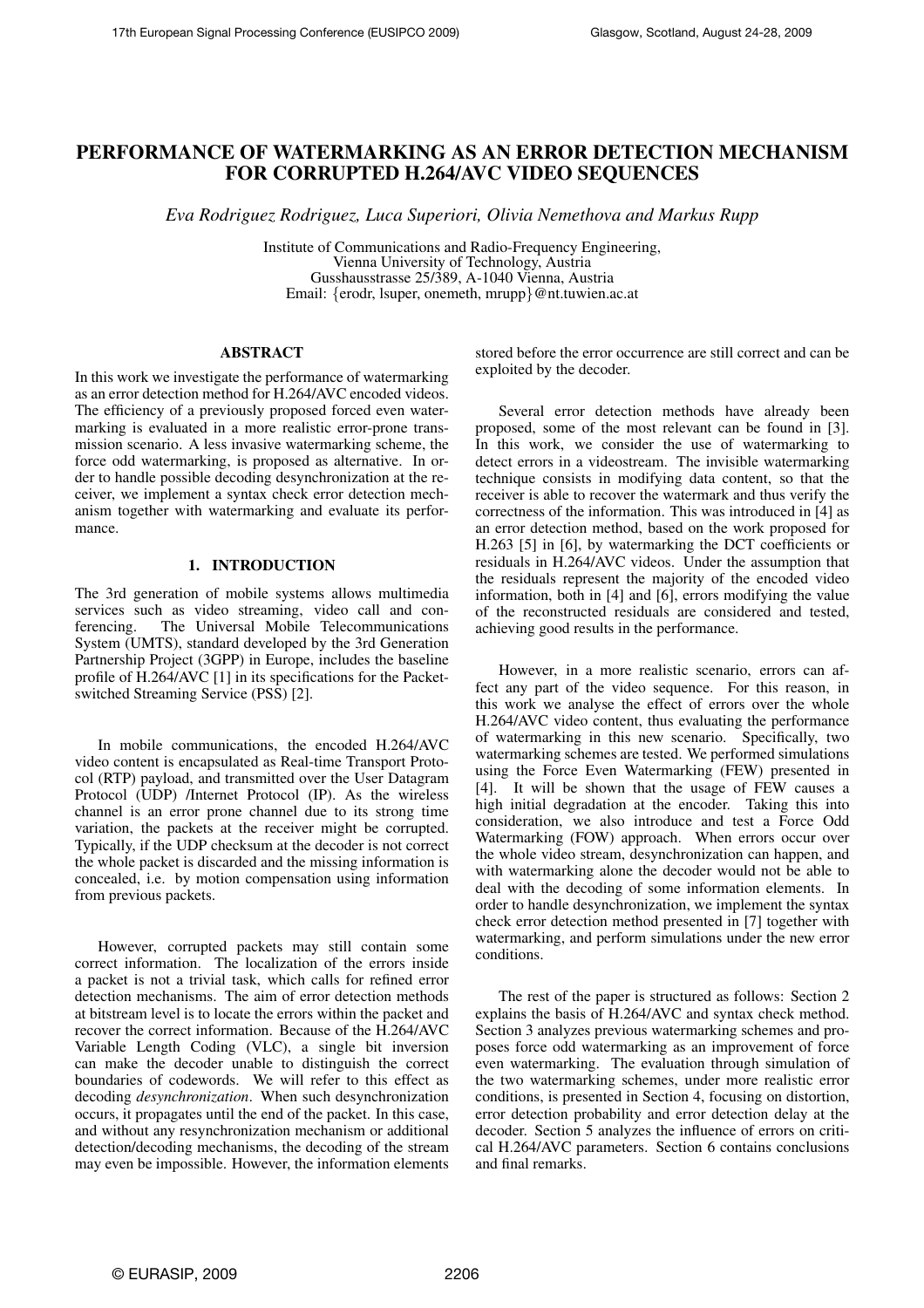### 2. H.264/AVC STRUCTURE AND SYNTAX CHECK

The H.264/AVC encoding mechanism uses the correlation between basic frame units called macroblocks (MB) to generate Intra (I) encoded frames, exploiting the spatial correlation of the frame, or Inter predicted (P) frames, using as reference the previous frames. The encoded macroblocks are stored into the Network Abstraction Layer Unit (NALU). In the case of mobile networks transmission, the NALUs containing the video information are further encapsulated as RTP payload, over UDP/IP. Since the size of an IP packet is limited by the network's Maximum Transfer Unit (MTU), the number of MBs stored in a NALU is bounded as well. We refer to the macroblocks contained into an IP packet as a picture slice. Figure 1 shows the encapsulation process.



Figure 1: H.264/AVC stream encoding and encapsulation for network transmission.

The H.264/AVC bitstream comprises the information elements associated to each MB, sequentially stored in a fixed structure. As discussed in the introduction, bit inversions might make the decoder unable to reconstruct the information, from that point until the end of the packet. The impaired stream can lead the decoder to illegal actions that cannot be handled by the standard developer's decoder JM [8]. In [7], a decoder able to detect errors within the received video sequence by means of*syntax check* has been presented. The detection is performed by exploiting the codewords, range and significance of the H.264/AVC information elements. Most of the codewords in H.264/AVC are entropy coded and can be decoded without the need of a look-up table, but rather with a contextual analysis of each information element. Entropy coded words can be divided into Exp-Golomb coded codewords and VLC level codewords.

• Exp-Golomb coded codewords: these codewords make use of the following structure:

$$
\underbrace{0_1 \dots 0_M}_{M} 1 \underbrace{b_1 \dots b_M}_{M}.
$$

The first *M* zeros and the first one form the *prefix*, whereas the last *M* bits represent the *info* field. From these fields, the encoded value can be reconstructed. Errors affecting the *prefix* modify the value of *M*, thus causing desynchronization at the decoder, while errors in the *info* field cause deviations of the decoded parameters and possibly affect the following elements.

• VLC level codewords: correspond to the context adaptive residual coding. The levels or residuals of the prediction are coded in this way. The encoding uses one out of seven VLC-N procedures, where *N* is an integer parameter in the range [0,6] and depends on the value of the previous decoded levels. Generically, the VLC structure is represented as follows:

$$
\underbrace{0_1 \dots 0_M}_{M} 1 \underbrace{i_1 \dots i_{N-1}}_{N-1} s.
$$

In particular, VLC-0 codewords are just defined by the first *M* zeros and the following one, whereas for higher *N* the whole structure is considered. VLC-0 codewords are highly susceptible to errors since the whole information is contained in the leading zeros. For VLC-N the first  $M+1$  bits are critical and can cause desynchronization, whereas errors lying in the info field could just imply the use of a false VLC procedure for the following decoded items. Errors in the sign field are neither detectable, nor harming.

The H.264/AVC decoder is differentiated in two steps; a reading phase, that reads and partitions the raw bitstream into codewords, and the decoding phase, that transforms the codewords into information elements, used to reconstruct the slice. Syntax check is able to detect a limited subset of errors (illegal codewords, that do not have correspondence in the look-up table, codewords out of range, or contextual errors, that cause the decoder to perform illegal actions), and suffers of a *detection delay*, meaning that usually errors are not detected "on the fly" but rather after a certain amount of MBs, when one of the previous types arises. The macroblocks decoded between the error occurrence and the error detection might be impaired by severe visual artifacts.

Nevertheless, the method is able to detect and handle desynchronization, meaning that the decoder is able to detect than an error occurred and to apply a concealing method to the MBs from the point the error is located until the end of the packet. This reason, together with the fact that it has no additional cost in the implementation, makes syntax check a perfect candidate to be combined with watermarking when considering a more realist error scenario.

#### 3. WATERMARKING

Watermarking (WM) consists in modifying the encoded information before transmission by using a specific pattern or rule also known at the decoder. After transmission, the correctness of the pattern is verified, in order to determine whether transmission errors have occurred. The FEW scheme was first introduced for H.263 in [6], in [4] watermarking schemes for H.264/AVC are proposed, also including a FEW approach. A fragile watermark is forced onto quantized DCT coefficients at the encoder; when reconstructing the macroblocks, the decoder checks the correctness of this mark and detects errors at the MB level. The main problem of this approach though, is that even when invisible watermarking is used, the modification of the residuals introduces an initial distortion into the video sequence.

FEW consists in changing the values of one or more AC coefficients, starting at a given position *p* inside a *sub-macroblock* (part of a MB), and following the zig-zag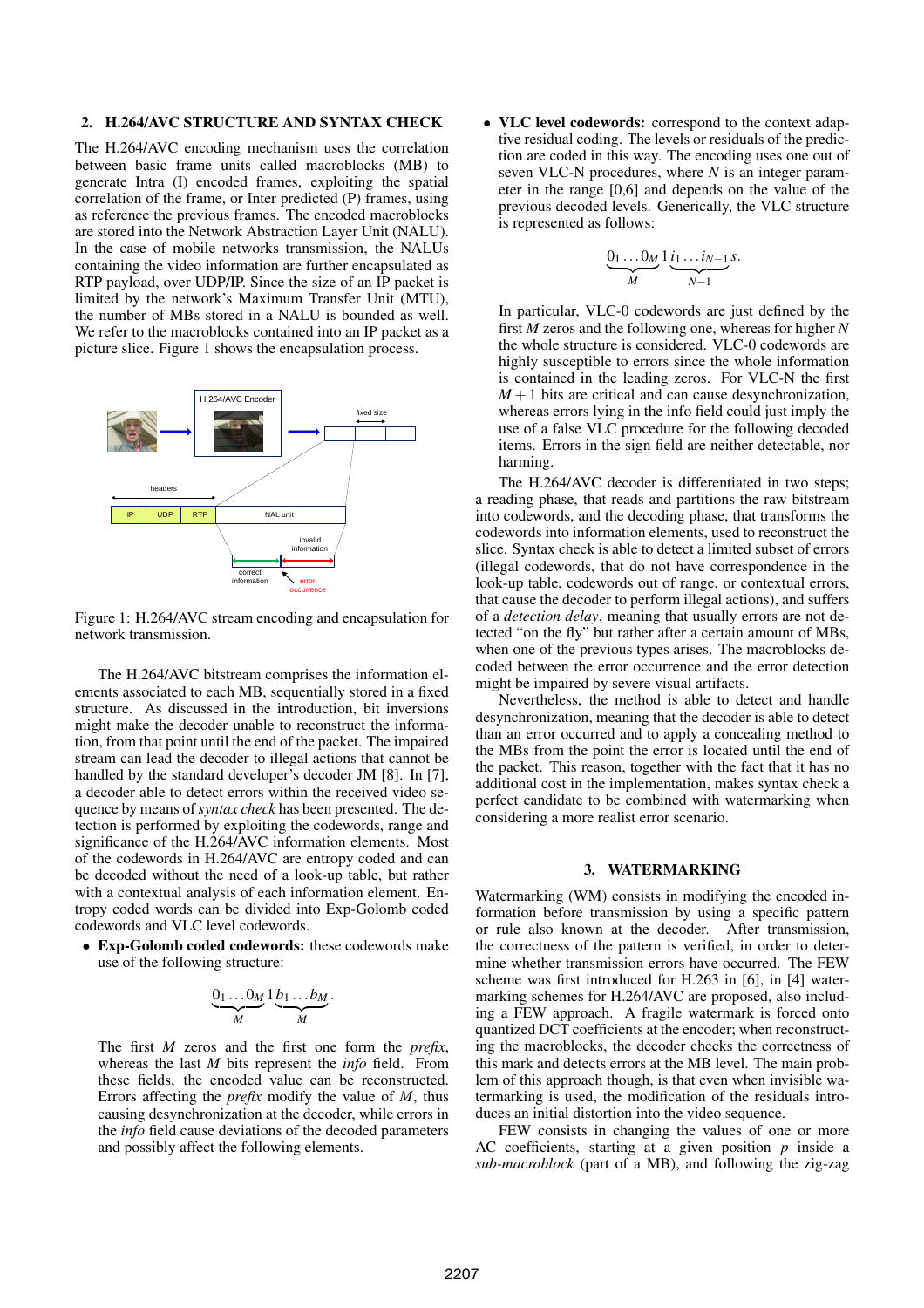scan until the end of the given sub-macroblock. Considering a sub-macroblock of size  $N \times N$  (4  $\times$  4 in our case) with DCT coefficients  $a_n$ , where  $a_1$  corresponds to the DC value (not watermarked) and  $n \in [2, N^2]$ ; each  $a_i$  with  $i \in [p, N^2]$ , the resulting  $a_i^{(w)}$  watermarked coefficient follows:

$$
a_i^{(w)} = \begin{cases} a_i & ; & |a_i| \text{mod } 2 = 0 \\ a_i - \text{sign}(a_i) & ; & |a_i| \text{mod } 2 = 1; \end{cases}
$$

where mod 2 stands for the operation modulo 2 and  $sign(a_i)$  is the *sign* function.

Figure 2 shows how the coefficients are watermarked following the zig-zag scan for  $p = 2$ . In this case, all coefficients but the DC value are watermarked.



Figure 2: WM process

One of the main drawbacks of watermarking is that it causes an initial degradation of the video quality at the encoder. Low values of *p* imply more watermarked coefficients, and thus a bigger loss in quality. Taking this into consideration, we propose and test a Force Odd Watermarking (FOW) following the same idea of FEW. In FOW, even values are turned to odd depending on the value of *p* (it is important to notice that coefficients with value "0" are not modified). FOW achieves a considerable improvement compared to FEW in terms of initial degradation, as shown in Figure 3.



Figure 3: Distortion at the encoder depending on *p* value.  $QP = 26$ , 30 f/s.

We analysed the coefficient values in P frames and found out that around 90% of the non-zero coefficients of a MB have an absolute value of "1" (Figure 4), meaning that in the majority of cases FEW is turning the so-called *trailing ones* to zero. The encoding of the residuals or levels (DCT coefficients of a sub-macroblock) is performed by encoding the non-zero value levels, the trailing ones, and signalising the zero values appearing between two non-zero levels. The *N* zero values appearing after the last non-zero coefficient are not encoded. For this reason, the use of FEW results in higher initial degradation, whereas FOW (performing changes in even coefficients) has no effect on the trailing ones and performs a less aggressive watermarking.



Figure 4: Normalized distribution of the coefficient values per MB in P frames using the "foreman" video sequence. QP=26, 30 frames/s.

#### 4. PERFORMANCE EVALUATION

The watermarking schemes (FEW/FOW) and syntax check have been programmed by modifying the Joint Model (JM) reference software [8].

In this work, we use the "foreman" test video sequence of 400 frames, encoded at 30 f/s and with packet size limited to 800 bytes. Considering a mobile communications environment, the applicable resolution to mobile phones screen OCIF (Quarter Common Intermediate Format) $(176 \times 144)$ is used. We use Quantization Parameter (QP) of 20, 26 and 30. The considered frames are I and P frames, with a Group of Pictures (GoP) of 10, meaning an I frame every 10 frames. In this way, the temporal propagation stops with the reception of a new I frame. A binary symmetrical channel (BSC) affecting the whole H.264/AVC stream is generated, simulating different Bit Error Rates (BERs)  $(10^{-5}, 10^{-6}, 10^{-7})$ . We use the "copy-paste" method for error concealment, consisting in concealing the corrupted MBs by copy-pasting the correspondent spatial MB of the previous decoded frame. Watermarking is applied to all the MBs of a frame, and only to P frames. In fact, in P frames, the residuals of a  $4 \times 4$  subblock do not influence the encoding nor the reconstruction of the neighboring blocks. Moreover, we decided not to impair the quality of the I frames in order to keep an unaltered source of temporal prediction. We consider watermarking starting positions  $p = 2, 4, 7, 11, 14$ , and only watermark the luminance (*luma*).

To evaluate the performance of the method we analyse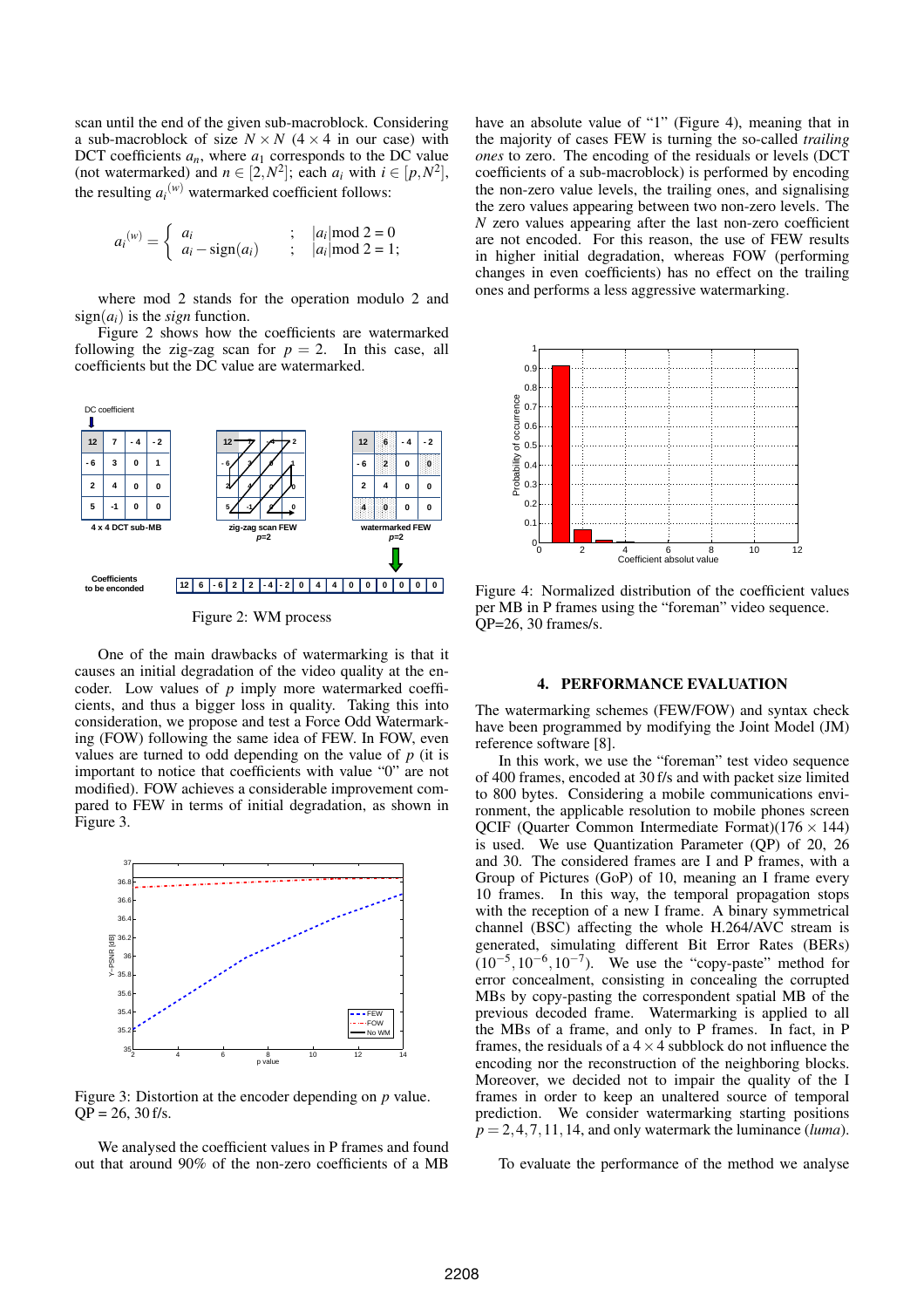the distortion at the receiver, error detection probability and error detection delay. The distortion is evaluated by using the Peak Signal to Noise Ratio (PSNR). More specifically, just luminance distortion is compared in this work, which is denoted as Y-PSNR.



Figure 5: FEW and FOW degradation at the decoder depending on the BER. "SC" denotes syntax check.

The effect of the initial degradation, shown in Figure 3, prevails after the transmission with errors. Figure 5 shows the quality at the decoder depending on the BER. FEW is not able to overcome the initial degradation, whereas FOW improves the quality compared to syntax check alone when  $p = 14$ . This effect is also shown when a more realistic scenario, with 10f/s and different QPs, is simulated (Figure 6). In this case, FOW achieves better results for all *p* values, compared to syntax check and FEW. In our scenario, higher bit error rates are not considered because for those the received video stream is extremely degradated, i.e. a BER of  $10^{-3}$  would cause every packet to be erroneous.

As the amount of coefficients watermarked in FEW is higher than in FOW, the error detection probability for FEW is also higher and directly related to the value of  $p$ , as shown in Table 1.

Due to desynchronization, to compute the number of error detections it is important to have a correspondence between the inserted error and the actual detection. To achieve this, we perform simulations introducing one error per slice. We define *error detection delay* as the number of MBs between the MB where the error actually occurs and the MB in which the error is detected. Once the error is detected, the concealment of MBs is applied until the end of the slice.



Figure 6: Y-PSNR versus the bitrate of the encoded video sequence.

We evaluate error the detection delay by using an Empirical Cumulative Distribution Function (ECDF), as shown is Figure 7. In terms of error detection delay, lower values of *p* significantly improve the detection distance, and the decrease of the performance is directly related to the value of *p*.

Table 1: Error detection probabilities  $OP = 26$ ,  $30 f/s$ )

| p  | <b>FEW</b> | <b>FOW</b> |
|----|------------|------------|
| 2  | $65.1\%$   | 59.8%      |
| 7  | 62.5%      | 55.2%      |
| 11 | 58.1%      | 52.6%      |
| 14 | 54.4%      | 51.4%      |

## 5. H.264/AVC CRITICAL PARAMETERS

The results obtained for watermarking in presence of more realistic errors differ appreciably from those presented in [4]. In order to justify this discrepancy, in the following a critical analysis of the results is provided.

Watermarking is able to recognize errors, when any detectable change on the Luma coefficients happens. Nevertheless, if during the reconstruction of a macroblock, the residuals are not read, watermarking cannot be used to detect errors in that macroblock.

After analyzing the effect of desynchronization in H.264/AVC, it has been noted how two specific parameters strongly affect the correct reconstruction of the residuals: mb\_skip\_run and coded\_block\_pattern.

In case the temporal prediction performed using the predicted motion vectors does not require further correction by means of residuals, a macroblock is encoded as "skipped". The amount of consecutive skipped macroblocks is signalised in the code. The parameter representing this information is called mb\_skip\_run and is encoded as an exp-Golomb codeword. For zero skipped MBs, the